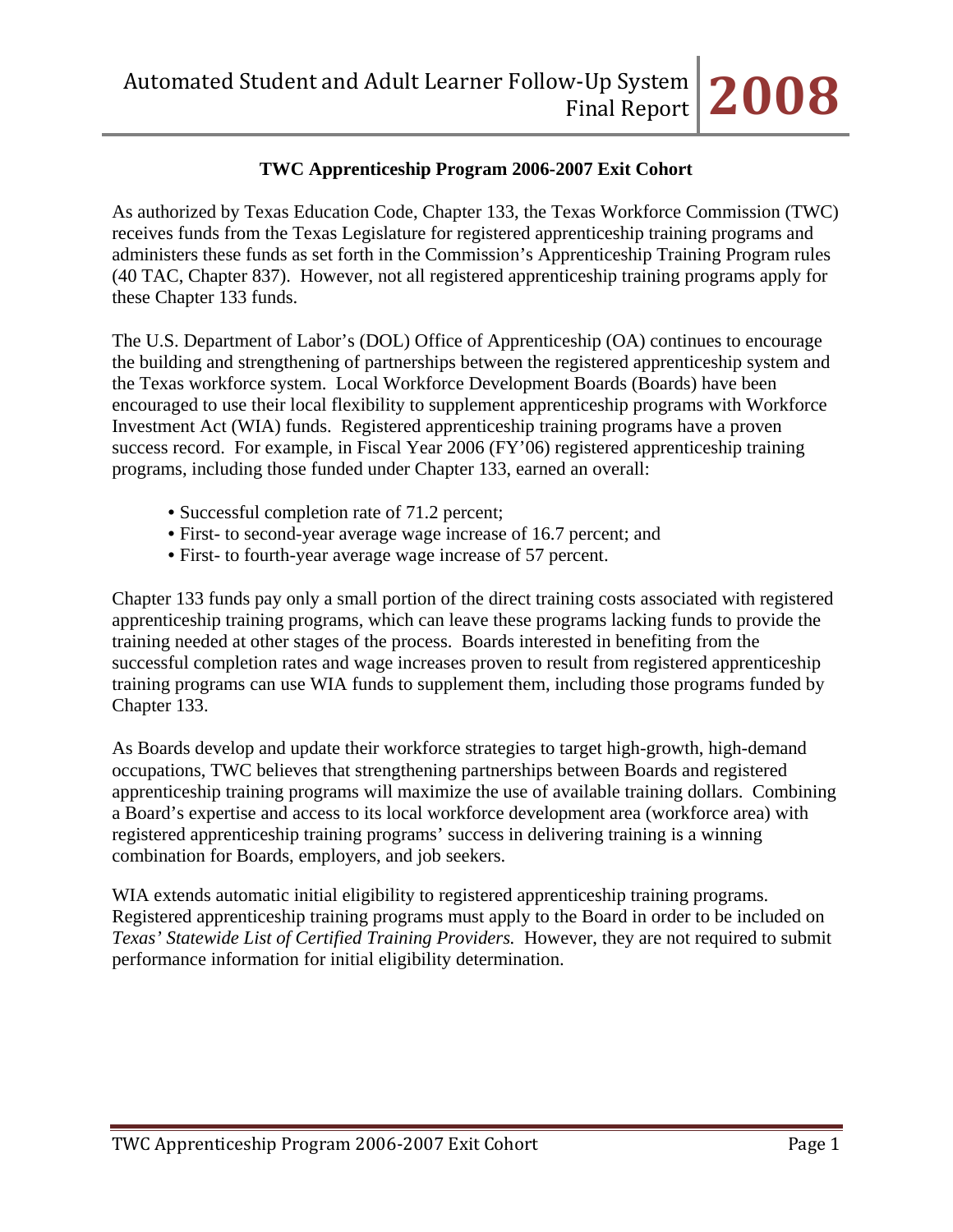### **Seed Records**

TWC's Labor Market and Career Information department received 3,508 Apprenticeship program seed records from TWC's Workforce Policy and Service Delivery department in 2008. Apprenticeship programs last between 3 and 5 years, depending on the occupation of training. Even though a program may take years on the whole, each year of the program is a separate component that must be completed, and each year has requirements and benchmarks that must be met before a participant can advance to the next year. It is analogous to high school, where each year has unique curriculum which must be completed before advancement to the next grade.

After removing the duplicates, there remained 3,494 usable, unique records. Those records were then linked to the TWC's Unemployment Insurance (UI) wage record database for the  $4<sup>th</sup>$  quarter of 2007 to determine post-program employment and earnings. The seed records were also linked to the Texas Bureau of Vital Statistics, in order to determine if any former participants were deceased. After removing the deceased, there were 3,487 records retained for analysis.

#### **Results**

Employment and median quarterly earnings by completion status can be seen on Tables 1 and 2, respectively. As would be expected, participants who successfully completed the year's training and advanced on to the next had the highest employment (89.2%) and median quarterly earnings (\$8,159). The data do not distinguish those who have completed their entire course of apprenticeship training from those who have completed a particular year of training and are moving on to the next. Since full-time employment is a requirement of the program, and the employment data is from the  $4<sup>th</sup>$  quarter of 2007, some members of the "Successfully Completed" and Advanced" category are participants who have completed their entire course of training, but not all.

|                                          |       | N       | $\%$    |
|------------------------------------------|-------|---------|---------|
| <b>Completion Status</b>                 | N     | Working | Working |
| Successfully Completed & Advanced        | 2,649 | 2,363   | 89.2    |
| <b>Total</b>                             | 3,487 | 2,983   | 85.5    |
| Successfully Completed & Did Not Advance | 132   | 104     | 78.8    |
| Gained Skills & Did Not Complete         | 476   | 348     | 73.1    |
| Did Not Complete Training                | 230   | 168     | 73.0    |

#### **Table 1. Employment by Completion Status**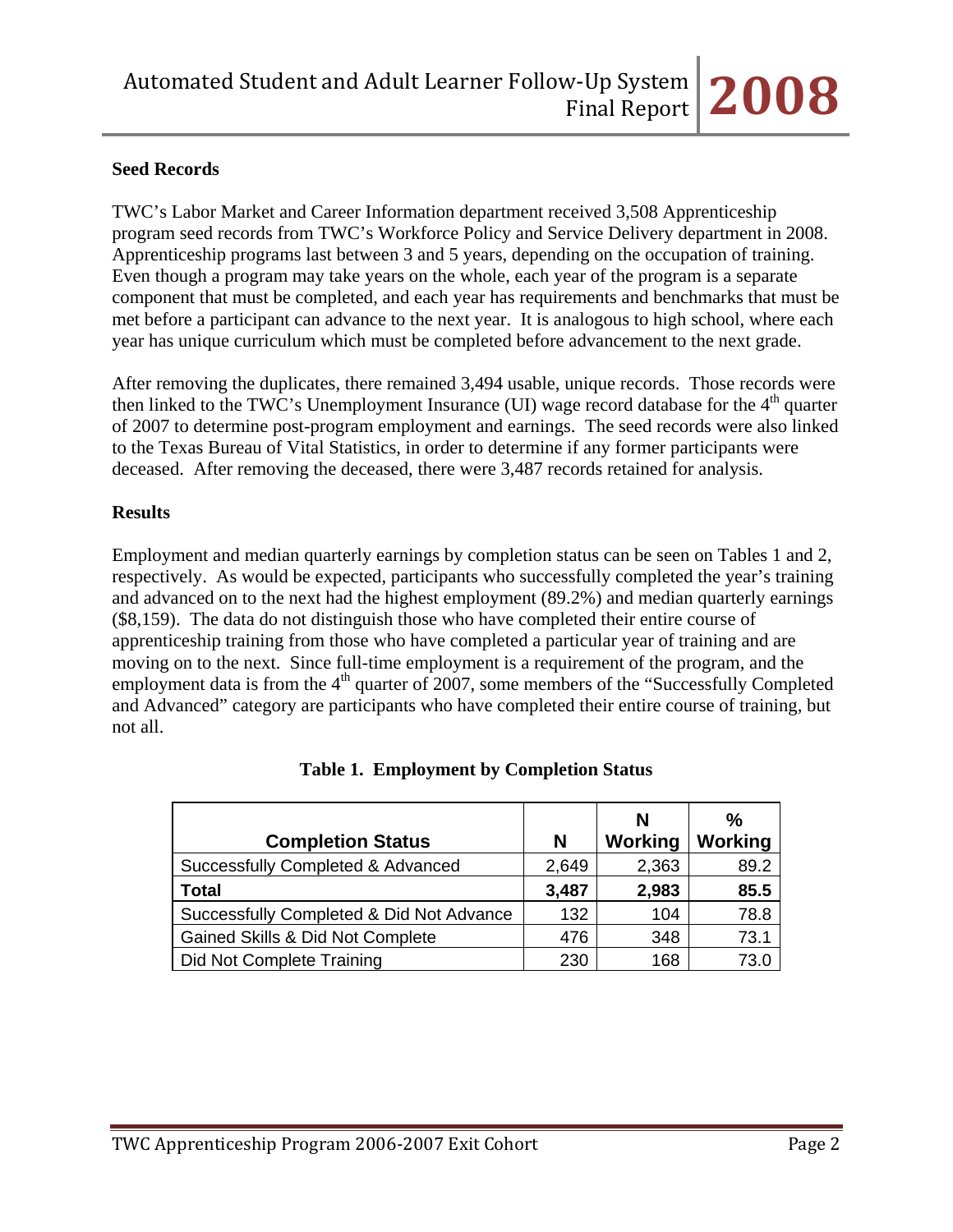| <b>Completion Status</b>          | N     | N<br>Working | <b>Median</b><br><b>Earnings</b> |
|-----------------------------------|-------|--------------|----------------------------------|
| Successfully Completed & Advanced | 2,649 | 2,363        | \$8,159                          |
| <b>Total</b>                      | 3,487 | 2,983        | \$7,923                          |
| Successfully Completed & Did Not  |       |              |                                  |
| Advance                           | 132   | 104          | \$7,347                          |
| Gained Skills & Did Not Complete  | 476   | 348          | \$6,946                          |
| Did Not Complete Training         | 230   | 168          | \$5,488                          |

|  |  |  |  | Table 2. Median Quarterly Earnings by Completion Status |  |
|--|--|--|--|---------------------------------------------------------|--|
|--|--|--|--|---------------------------------------------------------|--|

Tables 3 and 4 show employment and median quarterly earnings, respectively, for program participants by completion year. We can see in Table 3 that participants who completed their fifth year of apprenticeship training had the highest employment at 90.1 percent. There are no apprenticeships lasting longer than five years, so all participants in this category have successfully completed their training. Table 4 shows that participants completing their fifth year also had the highest median quarterly earnings with \$12,444.

| <b>Completion Year</b> | N     | N<br>Working | $\frac{0}{0}$<br>Working |
|------------------------|-------|--------------|--------------------------|
| 5                      | 142   | 128          | 90.1                     |
| 4                      | 478   | 417          | 87.2                     |
| $\overline{2}$         | 817   | 706          | 86.4                     |
| 3                      | 698   | 602          | 86.2                     |
| <b>Total</b>           | 3,487 | 2,983        | 85.5                     |
|                        | 1,352 | 1,130        | 83.6                     |

### **Table 3. Employment by Completion Status**

**Table 4. Median Quarterly Earnings by Completion Status**

| <b>Completion Year</b> | N     | N<br><b>Working</b> | <b>Median</b><br><b>Earnings</b> |
|------------------------|-------|---------------------|----------------------------------|
| 5                      | 142   | 128                 | \$12,444                         |
|                        | 478   | 417                 | \$9,919                          |
| 3                      | 698   | 602                 | \$8,894                          |
| <b>Total</b>           | 3,487 | 2,983               | \$7,923                          |
| 2                      | 817   | 706                 | \$7,769                          |
|                        | 1,352 | 1,130               | \$6,576                          |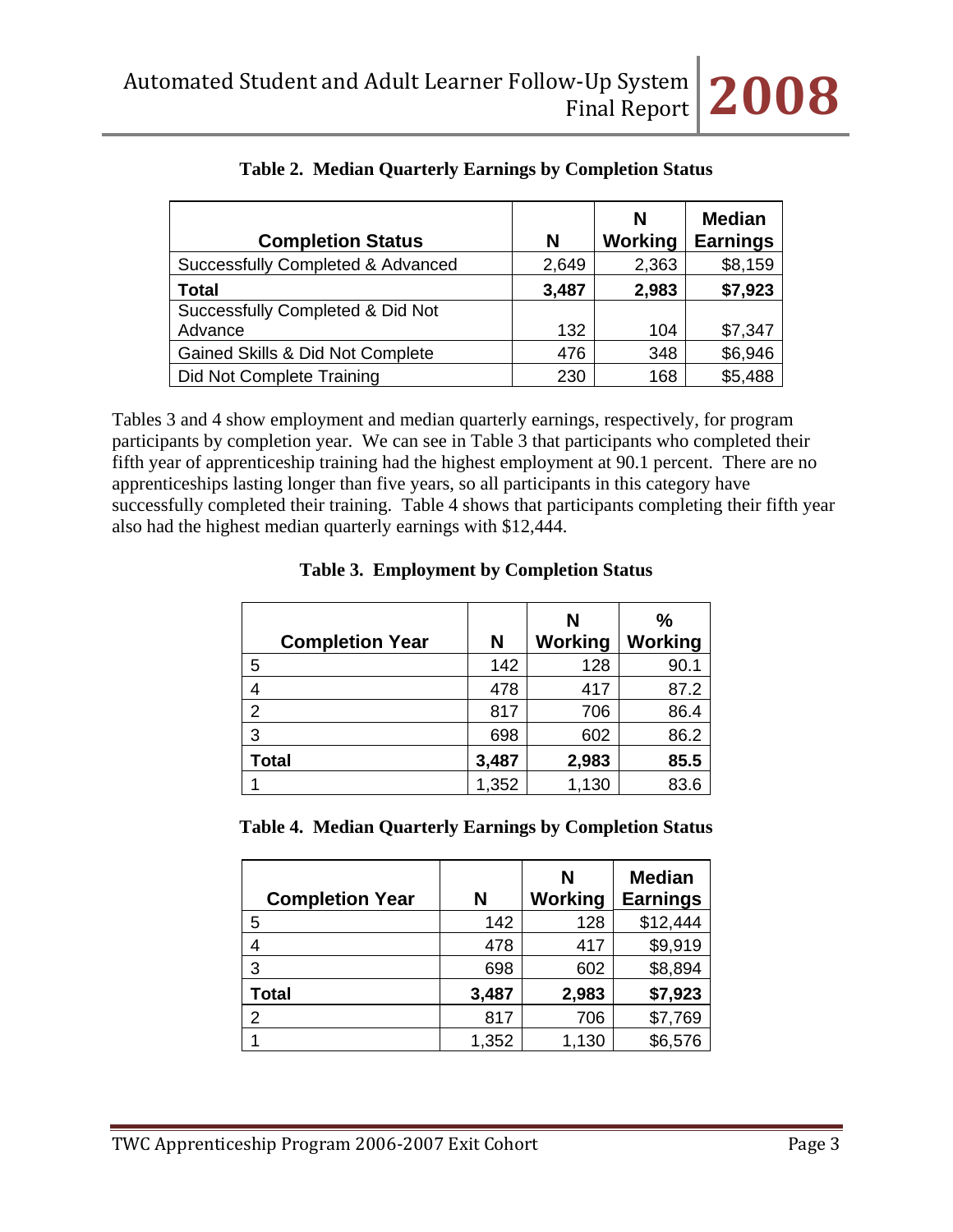Table 5 shows employment for the top 20 occupations of training for program participants. The three occupations with the most participants were Electrician, Plumber/Pipefitter, and Sheet Metal Worker. Plumber/HVAC had the highest employment during the target quarter at 92.4 percent employed, followed by Insulator. Employment for the entire cohort in the  $4<sup>th</sup>$  quarter of 2007 was 85.5 percent. Plumber/Pipefitters had the highest employment of the three most numerous programs with 88.8 percent of apprentices employed.

| <b>Occupation</b>               | N     | N<br><b>Working</b> | $\frac{9}{6}$<br><b>Working</b> |
|---------------------------------|-------|---------------------|---------------------------------|
| Plumber/HVAC                    | 66    | 61                  | 92.4                            |
| Insulator                       | 20    | 18                  | 90.0                            |
| Plumber/Pipefitter              | 358   | 318                 | 88.8                            |
| <b>Mold Maker</b>               | 8     | 7                   | 87.5                            |
| <b>Sprinkler Fitter</b>         | 8     | 7                   | 87.5                            |
| Electrician                     | 2,108 | 1,836               | 87.1                            |
| Carpenter                       | 125   | 108                 | 86.4                            |
| <b>Operating Engineer</b>       | 51    | 44                  | 86.3                            |
| <b>Total</b>                    | 3,487 | 2,983               | 85.5                            |
| Plumber                         | 187   | 155                 | 82.9                            |
| <b>Sheet Metal Worker</b>       | 227   | 187                 | 82.4                            |
| Painter                         | 20    | 16                  | 80.0                            |
| <b>Bricklayer</b>               | 10    | 8                   | 80.0                            |
| <b>HVAC</b>                     | 10    | 8                   | 80.0                            |
| <b>Heavy Equipment Operator</b> | 5     | n/a                 | 80.0                            |
| Pipefitter                      | 70    | 54                  | 77.1                            |
| Ironworker                      | 124   | 88                  | 71.0                            |
| Telecommunications              | 10    | 7                   | 70.0                            |
| Masonry                         | 24    | 16                  | 66.7                            |
| Millwright                      | 22    | 14                  | 63.6                            |
| <b>Drywall Applicator</b>       | 5     | n/a                 | 60.0                            |

### **Table 5. Employment by Occupation for Top 20 Occupations**

Note: Cells with values less than 5 are marked "n/a" to protect the privacy of cohort members.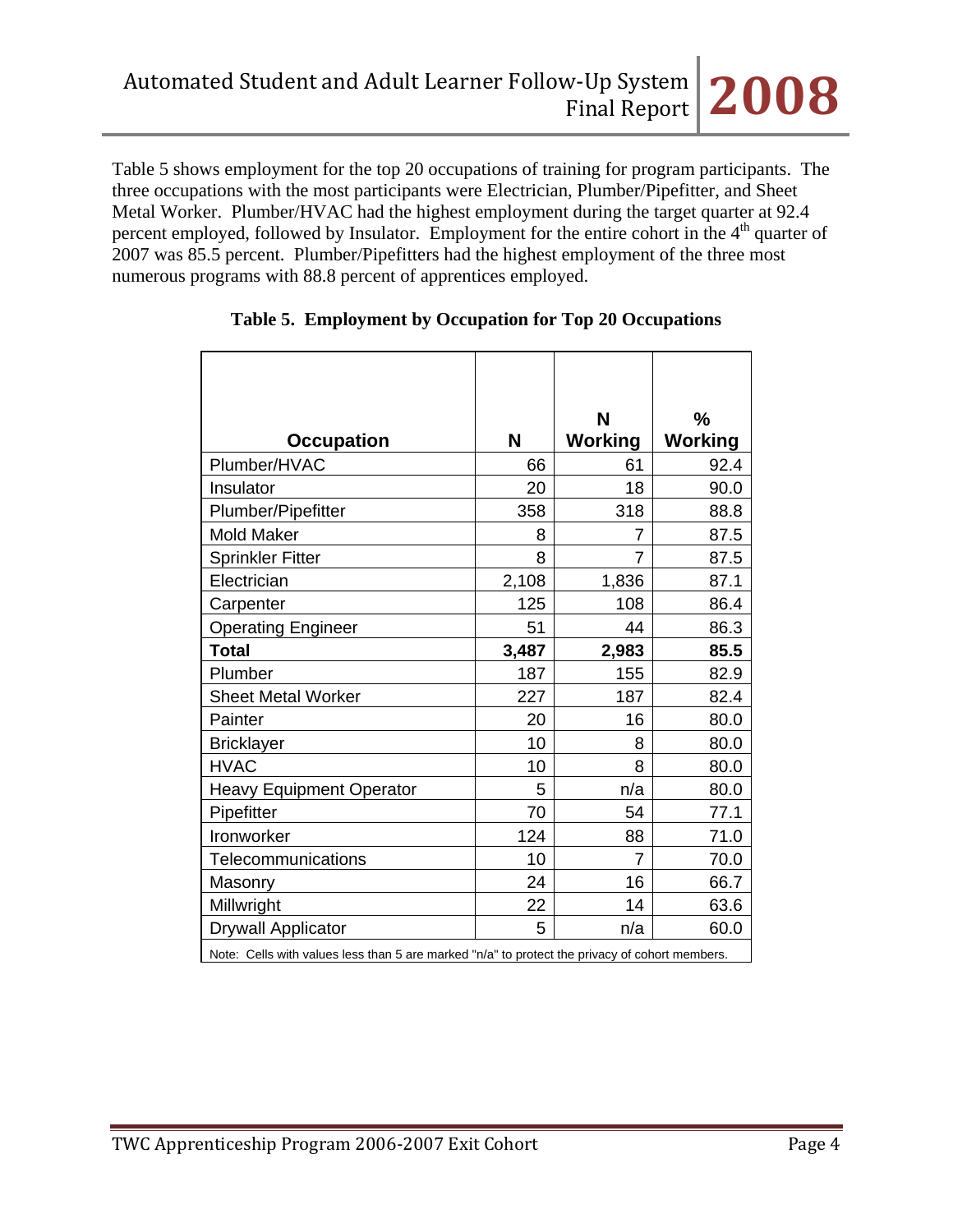Table 6 shows median quarterly earnings for the top 20 occupations. Overall median quarterly earnings for the cohort were \$7,923 in the  $4<sup>th</sup>$  quarter of 2007. Operating Engineers had the highest median earnings of all occupations with \$12,409. Plumber/Pipefitter apprentices had the highest median quarterly earnings between the three most common occupations, earning \$8,766. Electricians, the largest group, had median quarterly earnings of \$7,883.

|                                                                                                |       | N              | <b>Median</b>   |
|------------------------------------------------------------------------------------------------|-------|----------------|-----------------|
| <b>Occupation</b>                                                                              | N     | <b>Working</b> | <b>Earnings</b> |
| <b>Operating Engineer</b>                                                                      | 51    | 44             | \$12,409        |
| Millwright                                                                                     | 22    | 14             | \$11,011        |
| Plumber/Pipefitter                                                                             | 358   | 318            | \$8,766         |
| <b>Mold Maker</b>                                                                              | 8     | 7              | \$8,765         |
| Carpenter                                                                                      | 125   | 108            | \$8,033         |
| <b>Sheet Metal Worker</b>                                                                      | 227   | 187            | \$7,931         |
| Total                                                                                          | 3,487 | 2,983          | \$7,923         |
| Electrician                                                                                    | 2,108 | 1,836          | \$7,883         |
| Telecommunications                                                                             | 10    | 7              | \$7,870         |
| Plumber/HVAC                                                                                   | 66    | 61             | \$7,696         |
| <b>Heavy Equipment Operator</b>                                                                | 5     | n/a            | \$7,694         |
| Ironworker                                                                                     | 124   | 88             | \$7,632         |
| <b>Sprinkler Fitter</b>                                                                        | 8     | 7              | \$7,350         |
| Plumber                                                                                        | 187   | 155            | \$7,342         |
| <b>Drywall Applicator</b>                                                                      | 5     | n/a            | \$7,194         |
| Painter                                                                                        | 20    | 16             | \$7,056         |
| Insulator                                                                                      | 20    | 18             | \$6,468         |
| Pipefitter                                                                                     | 70    | 54             | \$5,681         |
| Masonry                                                                                        | 24    | 16             | \$5,371         |
| <b>HVAC</b>                                                                                    | 10    | 8              | \$5,328         |
| <b>Bricklayer</b>                                                                              | 10    | 8              | \$3,206         |
| Note: Cells with values less than 5 are marked "n/a" to protect the privacy of cohort members. |       |                |                 |

### **Table 6. Median Quarterly Earnings by Occupation for Top 20 Occupations**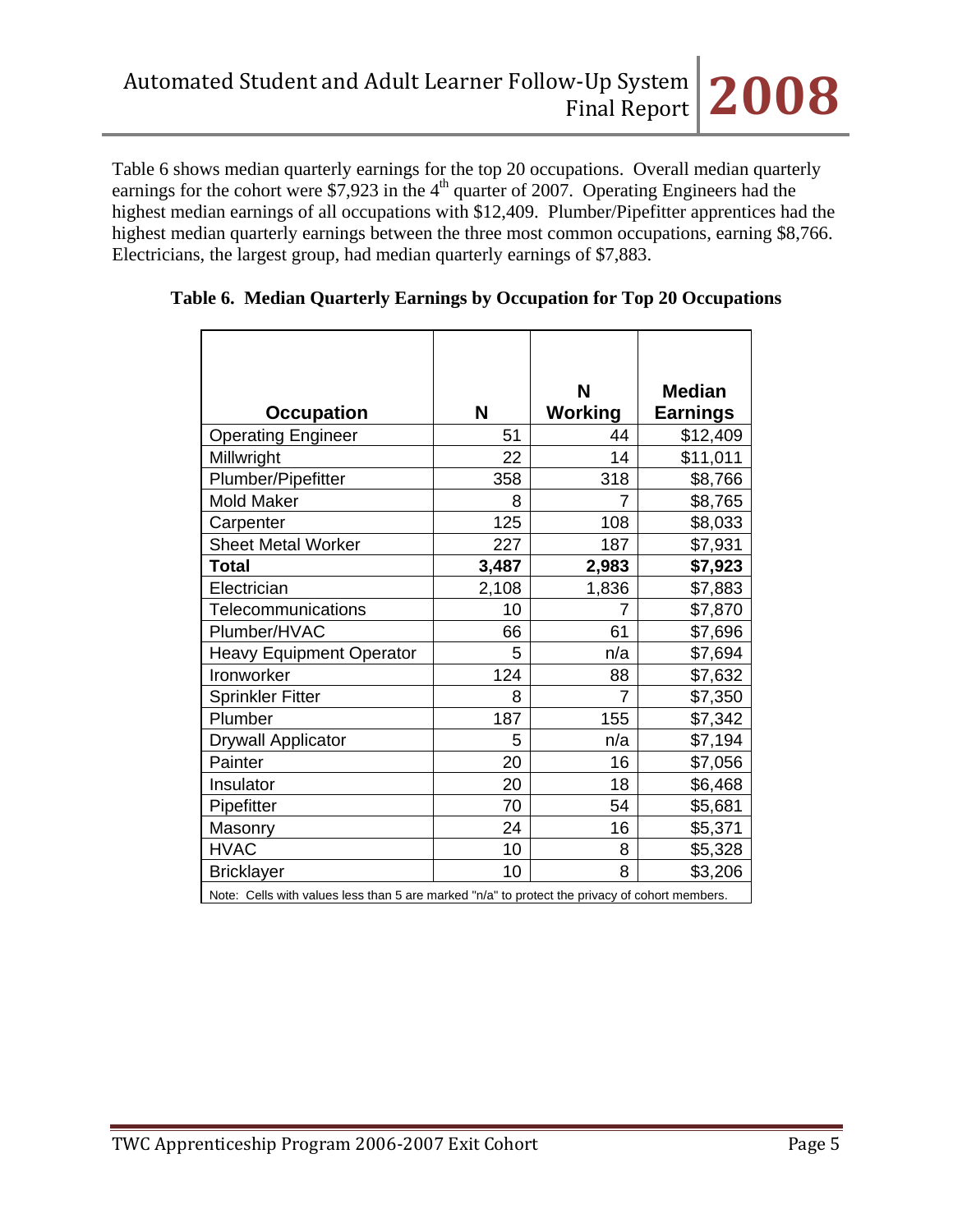Grayson County College was the contractor whose participants had the highest employment during the study period at 95.5 percent (Table 7). Vernon College had the second highest employment at 93.8 percent. Northside ISD had the most participants, and their employment was 89.8 percent.

|                                                                                                |       | N              | %              |
|------------------------------------------------------------------------------------------------|-------|----------------|----------------|
| <b>Contractor</b>                                                                              | N     | <b>Working</b> | <b>Working</b> |
| <b>Grayson County College</b>                                                                  | 22    | 21             | 95.5           |
| Vernon College                                                                                 | 16    | 15             | 93.8           |
| <b>College Station ISD</b>                                                                     | 45    | 42             | 93.3           |
| Waco ISD                                                                                       | 42    | 39             | 92.9           |
| South Plains College                                                                           | 51    | 47             | 92.2           |
| Manor ISD                                                                                      | 258   | 238            | 92.2           |
| North East ISD                                                                                 | 148   | 133            | 89.9           |
| Northside ISD                                                                                  | 657   | 590            | 89.8           |
| <b>Tyler ISD</b>                                                                               | 19    | 17             | 89.5           |
| Region ESC 9                                                                                   | 63    | 56             | 88.9           |
| Amarillo College                                                                               | 201   | 177            | 88.1           |
| South San Antonio ISD                                                                          | 164   | 144            | 87.8           |
| Fort Worth ISD                                                                                 | 399   | 346            | 86.7           |
| <b>Total</b>                                                                                   | 3,487 | 2,983          | 85.5           |
| Corpus Christi ISD                                                                             | 88    | 75             | 85.2           |
| <b>Beaumont ISD</b>                                                                            | 270   | 222            | 82.2           |
| Leander ISD                                                                                    | 226   | 183            | 81.0           |
| <b>Texas State Technical College</b>                                                           | 257   | 208            | 80.9           |
| Dallas ISD                                                                                     | 297   | 240            | 80.8           |
| <b>Alamo Community College</b>                                                                 | 10    | 8              | 80.0           |
| El Paso Community College                                                                      | 218   | 159            | 72.9           |
| Hooks ISD                                                                                      | 32    | 21             | 65.6           |
| <b>Hallsville ISD</b>                                                                          | n/a   | n/a            | 50.0           |
| Note: Cells with values less than 5 are marked "n/a" to protect the privacy of cohort members. |       |                |                |

## **Table 7. Employment by Contractor**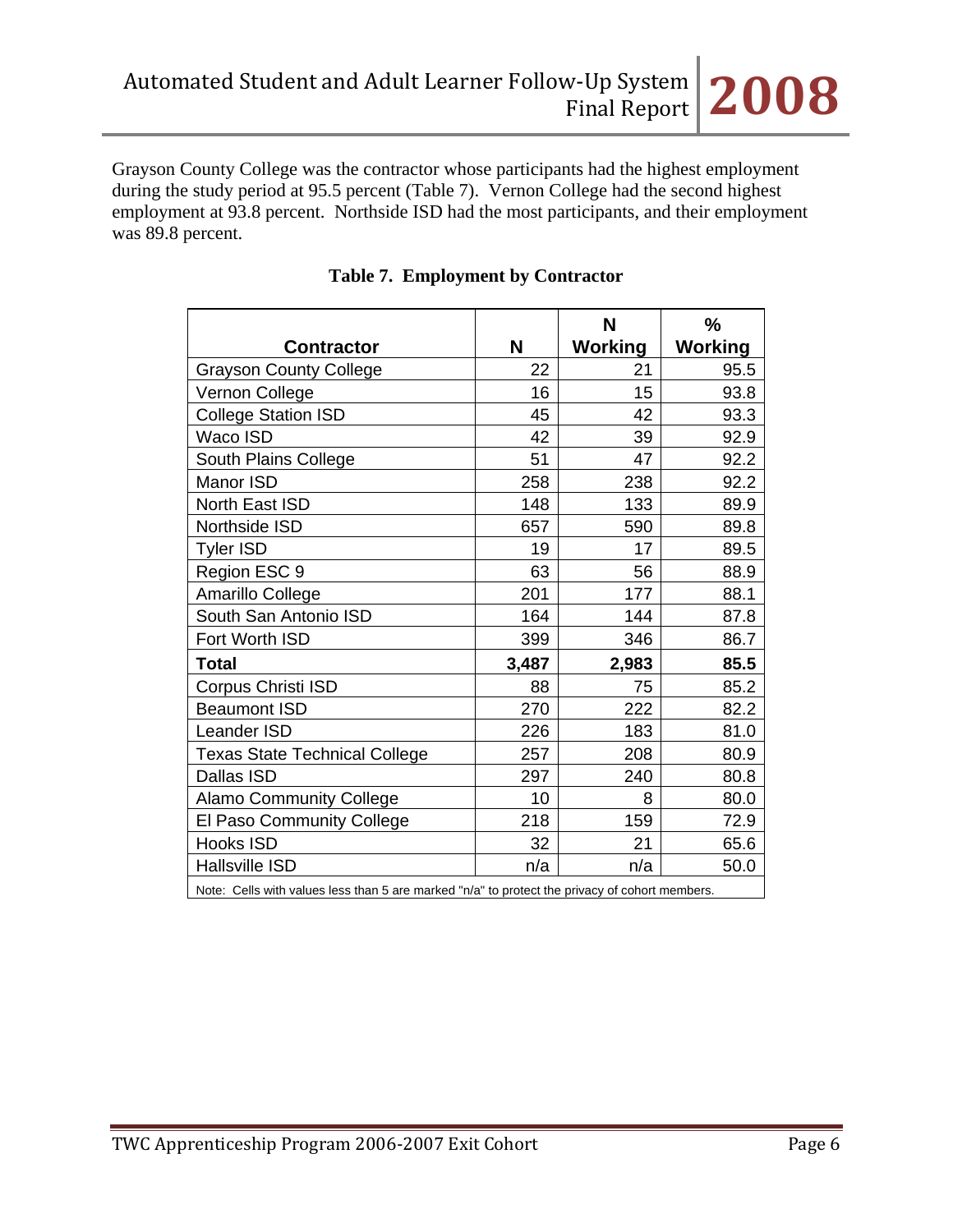Hallsville ISD participants had the highest median quarterly earnings over the study period at \$12,410 (Table 8), although they had the fewest participants. Manor ISD had the second-highest median quarterly earnings at \$9,323. Earnings for exiters from Northside ISD were \$8,133 in the  $4<sup>th</sup>$  quarter of 2007.

|                                                                                                |       |                  | <b>Median</b>   |  |  |
|------------------------------------------------------------------------------------------------|-------|------------------|-----------------|--|--|
| <b>Contractor</b>                                                                              | N     | <b>N</b> Working | <b>Earnings</b> |  |  |
| <b>Hallsville ISD</b>                                                                          | n/a   | n/a              | \$12,410        |  |  |
| Manor ISD                                                                                      | 258   | 238              | \$9,323         |  |  |
| Dallas ISD                                                                                     | 297   | 240              | \$8,690         |  |  |
| Waco ISD                                                                                       | 42    | 39               | \$8,661         |  |  |
| Fort Worth ISD                                                                                 | 399   | 346              | \$8,632         |  |  |
| <b>Leander ISD</b>                                                                             | 226   | 183              | \$8,402         |  |  |
| <b>Beaumont ISD</b>                                                                            | 270   | 222              | \$8,287         |  |  |
| Northside ISD                                                                                  | 657   | 590              | \$8,133         |  |  |
| <b>Total</b>                                                                                   | 3,487 | 2,983            | \$7,923         |  |  |
| <b>Grayson County College</b>                                                                  | 22    | 21               | \$7,901         |  |  |
| <b>Tyler ISD</b>                                                                               | 19    | 17               | \$7,677         |  |  |
| Hooks ISD                                                                                      | 32    | 21               | \$7,659         |  |  |
| Amarillo College                                                                               | 201   | 177              | \$7,483         |  |  |
| <b>College Station ISD</b>                                                                     | 45    | 42               | \$7,387         |  |  |
| South San Antonio ISD                                                                          | 164   | 144              | \$7,339         |  |  |
| Corpus Christi ISD                                                                             | 88    | 75               | \$7,019         |  |  |
| North East ISD                                                                                 | 148   | 133              | \$6,944         |  |  |
| Region ESC 9                                                                                   | 63    | 56               | \$6,906         |  |  |
| Vernon College                                                                                 | 16    | 15               | \$6,590         |  |  |
| El Paso Community College                                                                      | 218   | 159              | \$5,942         |  |  |
| <b>Alamo Community College</b>                                                                 | 10    | 8                | \$5,931         |  |  |
| South Plains College                                                                           | 51    | 47               | \$5,836         |  |  |
| <b>Texas State Technical College</b>                                                           | 257   | 208              | \$5,582         |  |  |
| Note: Cells with values less than 5 are marked "n/a" to protect the privacy of cohort members. |       |                  |                 |  |  |

### **Table 8. Median Quarterly Earnings by Contractor**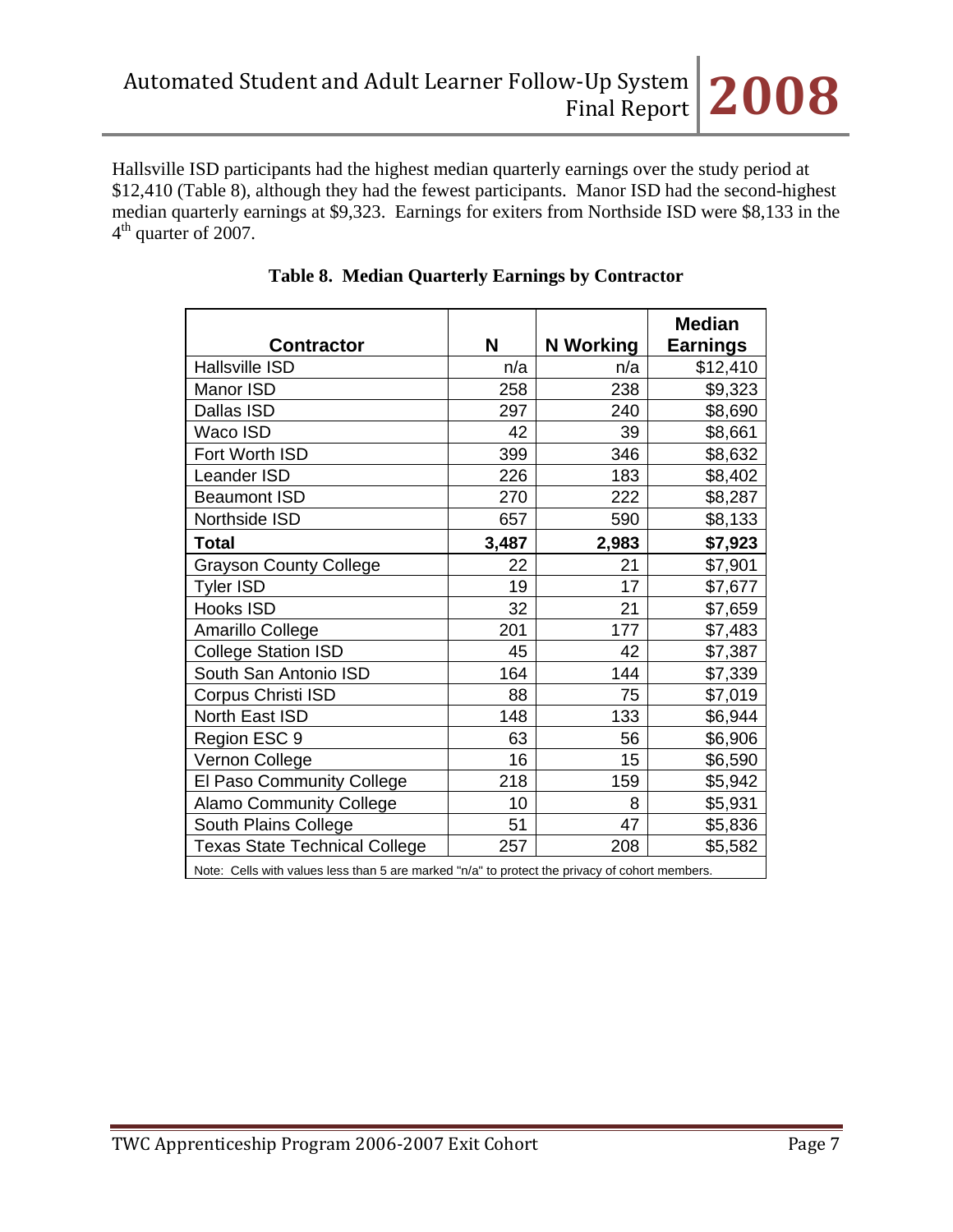| <b>Sponsor</b>                                    | N     | N<br>Working | $\frac{0}{0}$<br><b>Working</b> |
|---------------------------------------------------|-------|--------------|---------------------------------|
| San Antonio Plumbers & Pipefitters                | 132   | 128          | 97.0                            |
| <b>Texas Panhandle Chapter IEC</b>                | 51    | 48           | 94.1                            |
| Northside ISD                                     | 150   | 140          | 93.3                            |
| <b>Austin Electrical JATC</b>                     | 133   | 123          | 92.5                            |
| Austin Plumbers & Pipefitters JATC                | 125   | 115          | 92.0                            |
| Sheet Metal Workers Local #67 JATC                | 49    | 45           | 91.8                            |
| Ft Worth Plumbers & Pipefitters JATC              | 56    | 51           | 91.1                            |
| Independent Electrical Contractors, Inc.          | 148   | 133          | 89.9                            |
| Associated Independent Electrical Contractors     | 212   | 190          | 89.6                            |
| <b>West Texas JATC</b>                            | 65    | 58           | 89.2                            |
| Associated Builders & Contractors, Inc-So TX Chap | 164   | 144          | 87.8                            |
| <b>Beaumont Electrical JATC</b>                   | 139   | 122          | 87.8                            |
| Rio Grande Valley IEC, Inc                        | 74    | 64           | 86.5                            |
| <b>Texas Gulf Coast JATC</b>                      | 161   | 138          | 85.7                            |
| <b>Total</b>                                      | 3,487 | 2,983        | 85.5                            |
| <b>Associated General Contractors</b>             | 88    | 75           | 85.2                            |
| <b>Austin Sheet Metal JATC</b>                    | 53    | 45           | 84.9                            |
| <b>Independent Electrical Contractors-Dallas</b>  | 226   | 191          | 84.5                            |
| <b>Associated General Contractors-EP</b>          | 77    | 64           | 83.1                            |
| Cen-Tex Independent Electrical                    | 226   | 183          | 81.0                            |
| South Texas Ironworkers JATC                      | 47    | 38           | 80.9                            |
| <b>Independent Electrical Contractors</b>         | 48    | 38           | 79.2                            |
| <b>Beaumont Pipefitters JATC</b>                  | 59    | 46           | 78.0                            |
| North Texas Carpenters & Millwrights JATC         | 70    | 52           | 74.3                            |
| El Paso Electrical JATC                           | 110   | 81           | 73.6                            |
| Texas Iron Workers-Local #263                     | 54    | 35           | 64.8                            |

## **Table 9. Employment by Sponsor for Top 25 Sponsors**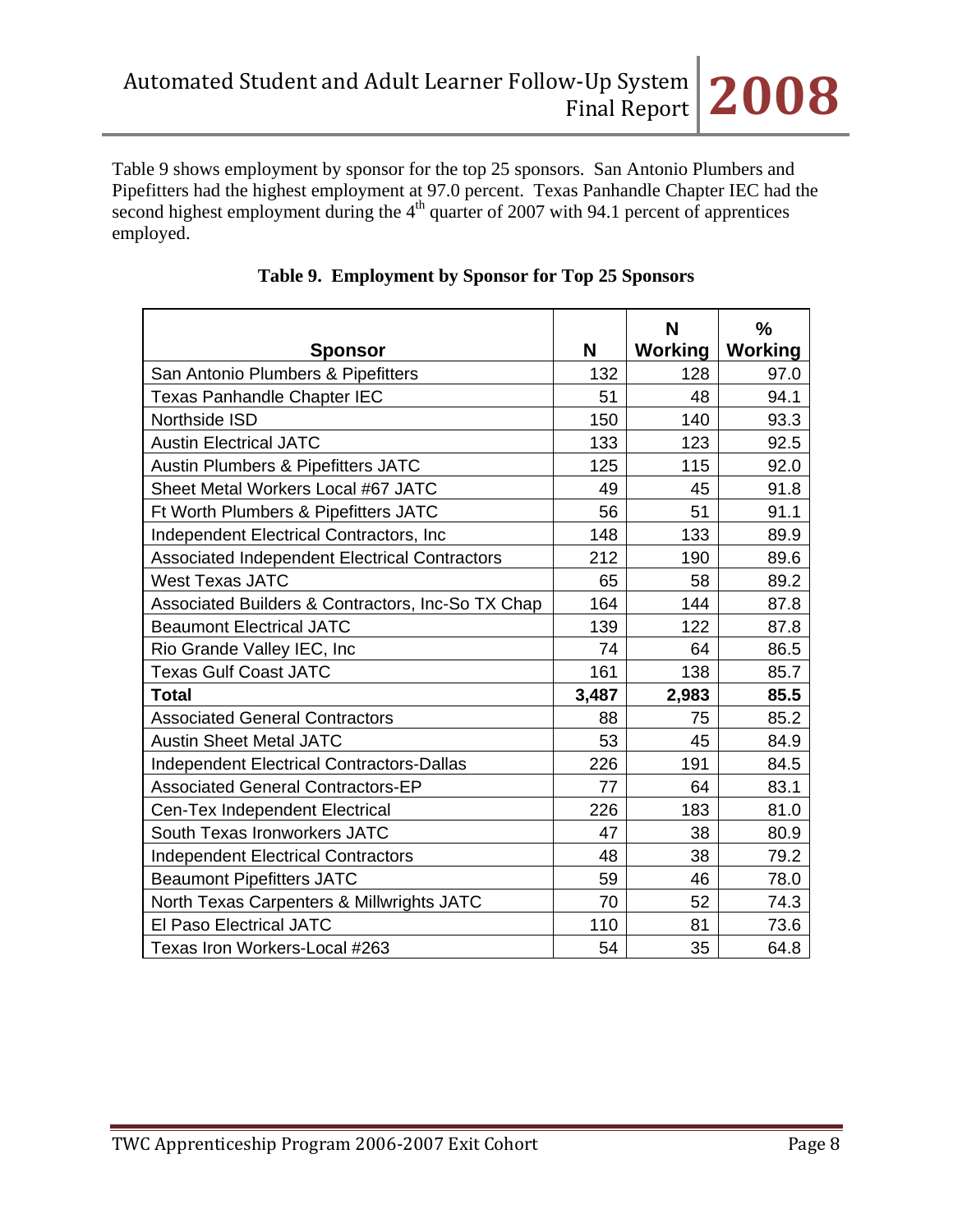Austin Plumbers and Pipefitters JATC had the highest median quarterly earnings of the top 25 sponsors with \$10,041 (Table 10). Ft. Worth Plumbers and Pipefitters JATC had the second highest median earnings of the top 25 sponsors with \$9,589.

| <b>Sponsor</b>                                       | N     | N<br><b>Working</b> | <b>Median</b><br><b>Earnings</b> |
|------------------------------------------------------|-------|---------------------|----------------------------------|
| <b>Austin Plumbers &amp; Pipefitters JATC</b>        | 125   | 115                 | \$10,041                         |
| Ft Worth Plumbers & Pipefitters JATC                 | 56    | 51                  | \$9,589                          |
| <b>Austin Electrical JATC</b>                        | 133   | 123                 | \$8,898                          |
| Northside ISD                                        | 150   | 140                 | \$8,890                          |
| <b>Independent Electrical Contractors-Dallas</b>     | 226   | 191                 | \$8,827                          |
| San Antonio Plumbers & Pipefitters                   | 132   | 128                 | \$8,800                          |
| Texas Iron Workers-Local #263                        | 54    | 35                  | \$8,652                          |
| <b>Beaumont Electrical JATC</b>                      | 139   | 122                 | \$8,408                          |
| Cen-Tex Independent Electrical                       | 226   | 183                 | \$8,402                          |
| <b>Austin Sheet Metal JATC</b>                       | 53    | 45                  | \$8,306                          |
| <b>Associated Independent Electrical Contractors</b> | 212   | 190                 | \$8,294                          |
| North Texas Carpenters & Millwrights JATC            | 70    | 52                  | \$8,254                          |
| <b>Texas Panhandle Chapter IEC</b>                   | 51    | 48                  | \$8,237                          |
| <b>Total</b>                                         | 3,487 | 2,983               | \$7,923                          |
| Sheet Metal Workers Local #67 JATC                   | 49    | 45                  | \$7,915                          |
| <b>West Texas JATC</b>                               | 65    | 58                  | \$7,729                          |
| Associated Builders & Contractors, Inc-So TX Chap    | 164   | 144                 | \$7,339                          |
| <b>Texas Gulf Coast JATC</b>                         | 161   | 138                 | \$7,327                          |
| <b>Associated General Contractors</b>                | 88    | 75                  | \$7,019                          |
| <b>Beaumont Pipefitters JATC</b>                     | 59    | 46                  | \$7,000                          |
| <b>Associated General Contractors-EP</b>             | 77    | 64                  | \$6,947                          |
| Independent Electrical Contractors, Inc.             | 148   | 133                 | \$6,944                          |
| <b>Independent Electrical Contractors</b>            | 48    | 38                  | \$6,664                          |
| South Texas Ironworkers JATC                         | 47    | 38                  | \$5,912                          |
| <b>El Paso Electrical JATC</b>                       | 110   | 81                  | \$5,226                          |
| Rio Grande Valley IEC, Inc.                          | 74    | 64                  | \$5,112                          |

|  |  |  |  |  |  | Table 10. Median Quarterly Earnings by Sponsor for Top 25 Sponsors |
|--|--|--|--|--|--|--------------------------------------------------------------------|
|--|--|--|--|--|--|--------------------------------------------------------------------|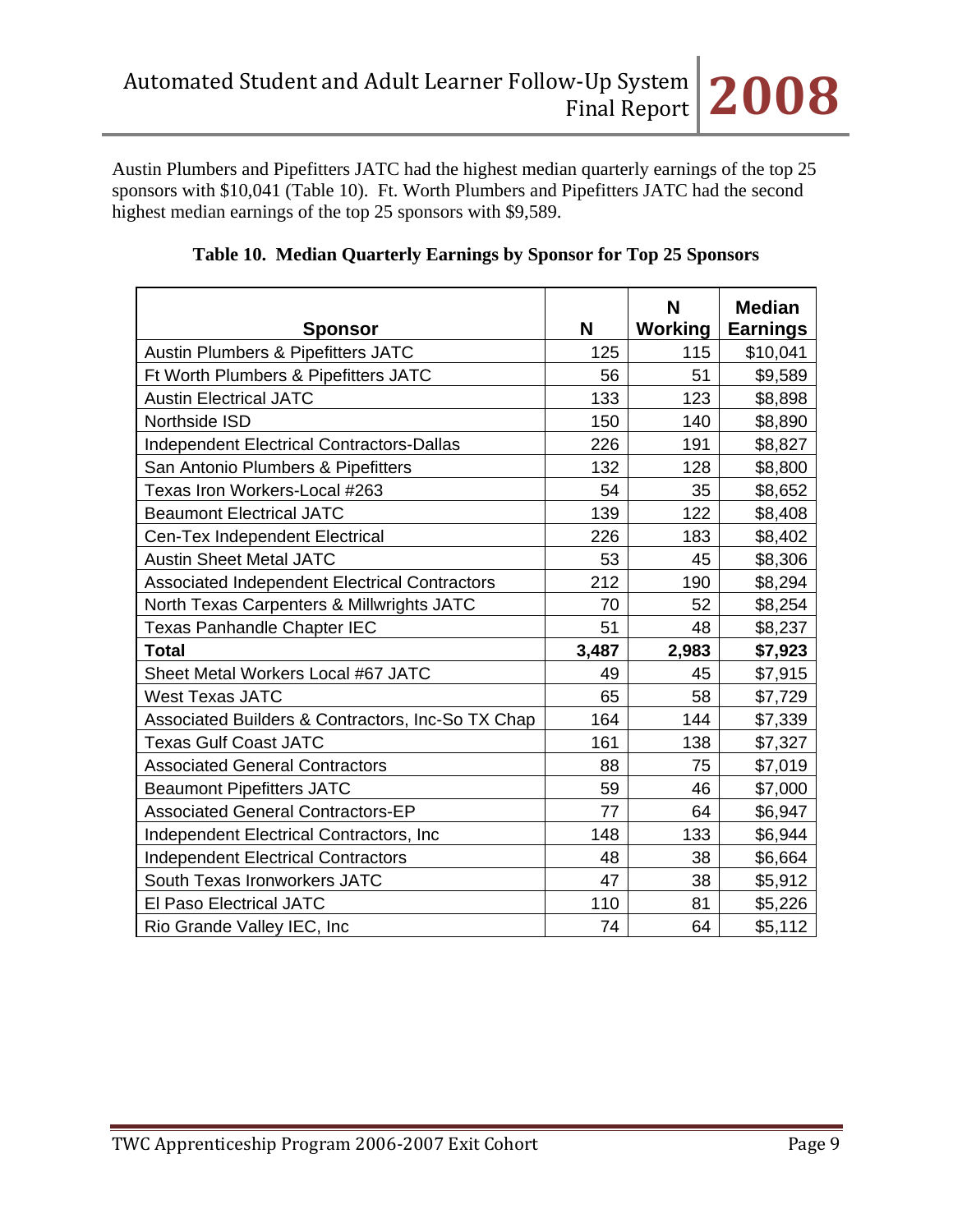As would be expected, Building Equipment Contractors was the industry of employment with the largest number of Apprenticeship program participants found employed in the 4<sup>th</sup> quarter of 2007 (Table 11). Participants found working in the Other Specialty Trade Contractors industry had the highest median quarterly earnings at \$12,178. Six of the ten industries in the top ten were either contracting or construction.

| <b>Industry of Employment</b>              | N<br>Working | <b>Median</b><br><b>Earnings</b> | <b>NAICS</b><br>Code |
|--------------------------------------------|--------------|----------------------------------|----------------------|
| <b>Building Equipment Contractors</b>      | 2,012        | \$8,121                          | 2382                 |
| <b>Employment Services</b>                 | 168          | \$6,216                          | 5613                 |
| Nonresidential Building Construction       | 88           | \$8,992                          | 2362                 |
| Foundation, Structure, and Building        |              |                                  |                      |
| <b>Exterior Contractors</b>                | 66           | \$7,332                          | 2381                 |
| <b>Building Finishing Contractors</b>      | 56           | \$8,100                          | 2383                 |
| <b>Architectural and Structural Metals</b> |              |                                  |                      |
| Manufacturing                              | 47           | \$7,584                          | 3323                 |
| <b>Limited-Service Eating Places</b>       | 26           | \$2,063                          | 7222                 |
| <b>Other Specialty Trade Contractors</b>   | 22           | \$12,178                         | 2389                 |
| Hardware, and Plumbing and Heating         |              |                                  |                      |
| <b>Equipment and Supplies Merchant</b>     |              |                                  |                      |
| Wholesalers                                | 21           | \$9,774                          | 4237                 |
| <b>Utility System Construction</b>         | 17           | \$8,475                          | 2371                 |

|  |  |  |  | Table 11. Top 10 Industries of Employment by 4-Digit NAICS Code |  |
|--|--|--|--|-----------------------------------------------------------------|--|
|--|--|--|--|-----------------------------------------------------------------|--|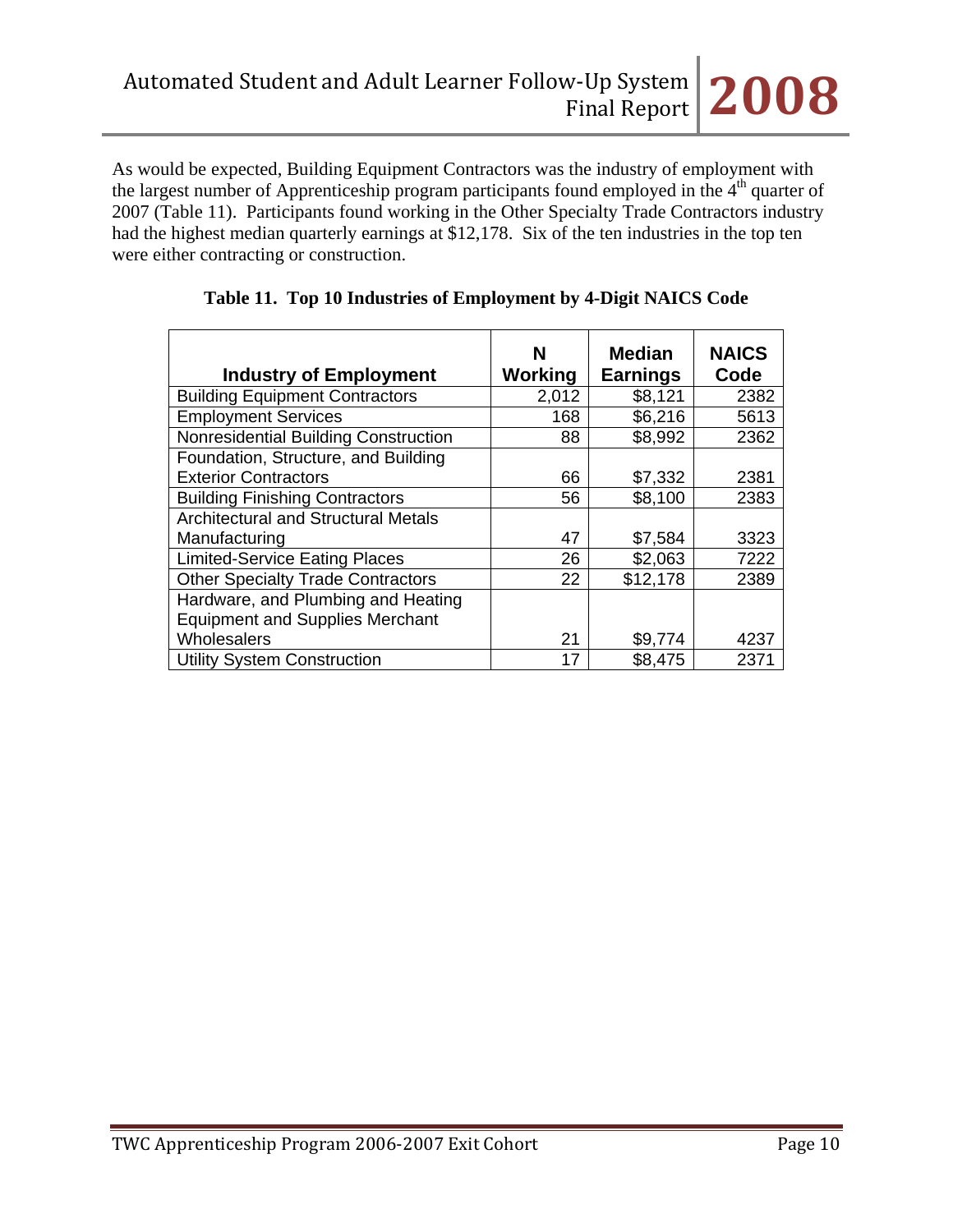In Table 12 we see that South Plains College was the higher education institution with the most Apprenticeship program participants enrolled in the Fall semester of 2008. Overall, just over 2 percent of the cohort was found enrolled. It is important to note that South Plains College is one of the Apprenticeship program training providers, and that could at least partly explain why we see such a large percentage of those enrolled in school enrolled there.

| <b>Institution</b>                                                                                               | N   | $%$ of<br><b>All Enrolled</b> | $%$ of<br><b>Cohort</b> |
|------------------------------------------------------------------------------------------------------------------|-----|-------------------------------|-------------------------|
| South Plains College                                                                                             | 25  | 19.5                          | 0.7                     |
| Texas State Technical College - Harlingen                                                                        | 11  | 8.6                           | 0.3                     |
| <b>Austin Community College</b>                                                                                  | 9   | 7.0                           | 0.3                     |
| Amarillo College                                                                                                 |     | 5.5                           | 0.2                     |
| <b>Houston Community College</b>                                                                                 | 6   | 4.7                           | 0.2                     |
| Lamar Institute of Technology                                                                                    | 6   | 4.7                           | 0.2                     |
| El Paso Community College District                                                                               | 5   | 3.9                           | 0.1                     |
| St. Philips College                                                                                              | n/a | 3.1                           | 0.1                     |
| <b>Tarrant County Community College - South Campus</b>                                                           | n/a | 3.1                           | 0.1                     |
| San Antonio College                                                                                              | n/a | 3.1                           | 0.1                     |
| Matar Caller with realized for a those Francisco and the fall to masteret the multiples of a shout means because |     |                               |                         |

### **Table 12. Top 10 Higher Education Institutions, All Apprenticeship Program Participants found Enrolled in Fall 2008**

Note: Cells with values less than 5 are marked "n/a" to protect the privacy of cohort members.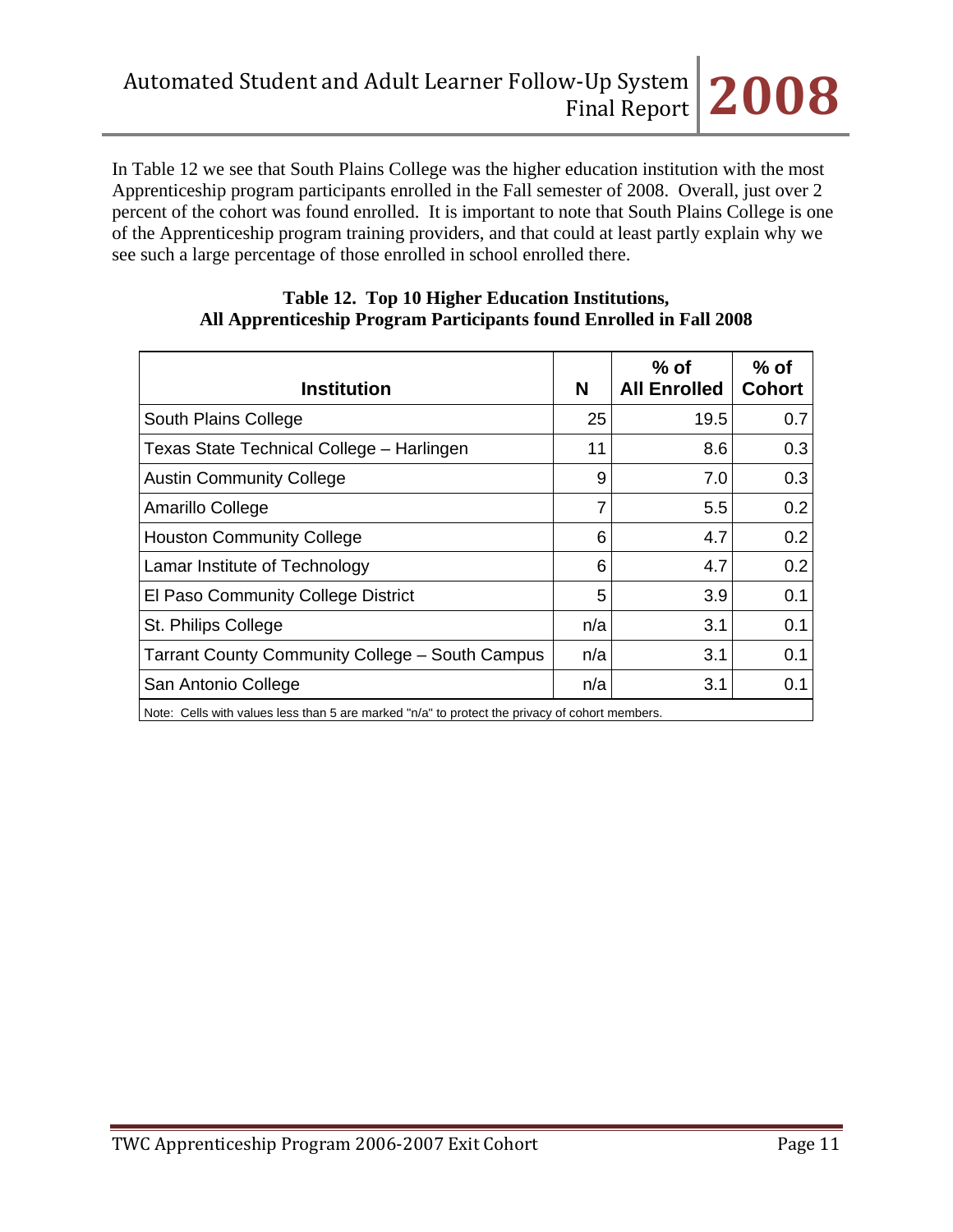# **Appendix**

|                                                                                                |       | N<br>$\%$      |                | <b>Median</b>   |  |  |
|------------------------------------------------------------------------------------------------|-------|----------------|----------------|-----------------|--|--|
| <b>Occupation</b>                                                                              | N     | Working        | <b>Working</b> | <b>Earnings</b> |  |  |
| Electrician                                                                                    | 2,108 | 1,836          | 87.1           | \$7,883         |  |  |
| Plumber/Pipefitter                                                                             | 358   | 318            | 88.8           | \$8,766         |  |  |
| <b>Sheet Metal Worker</b>                                                                      | 227   | 187            | 82.4           | \$7,931         |  |  |
| Plumber                                                                                        | 187   | 155            | 82.9           | \$7,342         |  |  |
| Carpenter                                                                                      | 125   | 108            | 86.4           | \$8,033         |  |  |
| Ironworker                                                                                     | 124   | 88             | 71.0           | \$7,632         |  |  |
| Pipefitter                                                                                     | 70    | 54             | 77.1           | \$5,681         |  |  |
| Plumber/HVAC                                                                                   | 66    | 61             | 92.4           | \$7,696         |  |  |
| <b>Operating Engineer</b>                                                                      | 51    | 44             | 86.3           | \$12,409        |  |  |
| Masonry                                                                                        | 24    | 16             | 66.7           | \$5,371         |  |  |
| Millwright                                                                                     | 22    | 14             | 63.6           | \$11,011        |  |  |
| Insulator                                                                                      | 20    | 18             | 90.0           | \$6,468         |  |  |
| Painter                                                                                        | 20    | 16             | 80.0           | \$7,056         |  |  |
| <b>Bricklayer</b>                                                                              | 10    | 8              | 80.0           | \$3,206         |  |  |
| <b>HVAC</b>                                                                                    | 10    | 8              | 80.0           | \$5,328         |  |  |
| Telecommunications                                                                             | 10    | $\overline{7}$ | 70.0           | \$7,870         |  |  |
| <b>Mold Maker</b>                                                                              | 8     | 7              | 87.5           | \$8,765         |  |  |
| <b>Sprinkler Fitter</b>                                                                        | 8     | $\overline{7}$ | 87.5           | \$7,350         |  |  |
| <b>Drywall Applicator</b>                                                                      | 5     | n/a            | 60.0           | \$7,194         |  |  |
| <b>Heavy Equipment Opera</b>                                                                   | 5     | n/a            | 80.0           | \$7,694         |  |  |
| <b>Electronic Systems Te</b>                                                                   | n/a   | n/a            | 50.0           | \$6,750         |  |  |
| <b>Motor Grader Operator</b>                                                                   | n/a   | n/a            | 100.0          | \$9,325         |  |  |
| <b>Powerplant Mechanic</b>                                                                     | n/a   | n/a            | 75.0           | \$5,934         |  |  |
| Aircraft Mfg                                                                                   | n/a   | n/a            | 66.7           | \$8,588         |  |  |
| <b>Cement Mason</b>                                                                            | n/a   | n/a            | 100.0          | \$5,710         |  |  |
| <b>Floor Layers</b>                                                                            | n/a   | n/a            | 100.0          | \$5,363         |  |  |
| Diesel Mechanic                                                                                | n/a   | n/a            | 100.0          | \$4,539         |  |  |
| Glazier                                                                                        | n/a   | n/a            | 100.0          | \$7,950         |  |  |
| Plasterer                                                                                      | n/a   | n/a            | 100.0          | \$5,625         |  |  |
| Taper                                                                                          | n/a   | n/a            | 50.0           | \$8,172         |  |  |
| <b>Total</b>                                                                                   | 3,487 | 2,983          | 85.5           | \$7,923         |  |  |
| Note: Cells with values less than 5 are marked "n/a" to protect the privacy of cohort members. |       |                |                |                 |  |  |

### **Table A1. Employment and Earnings by Occupation**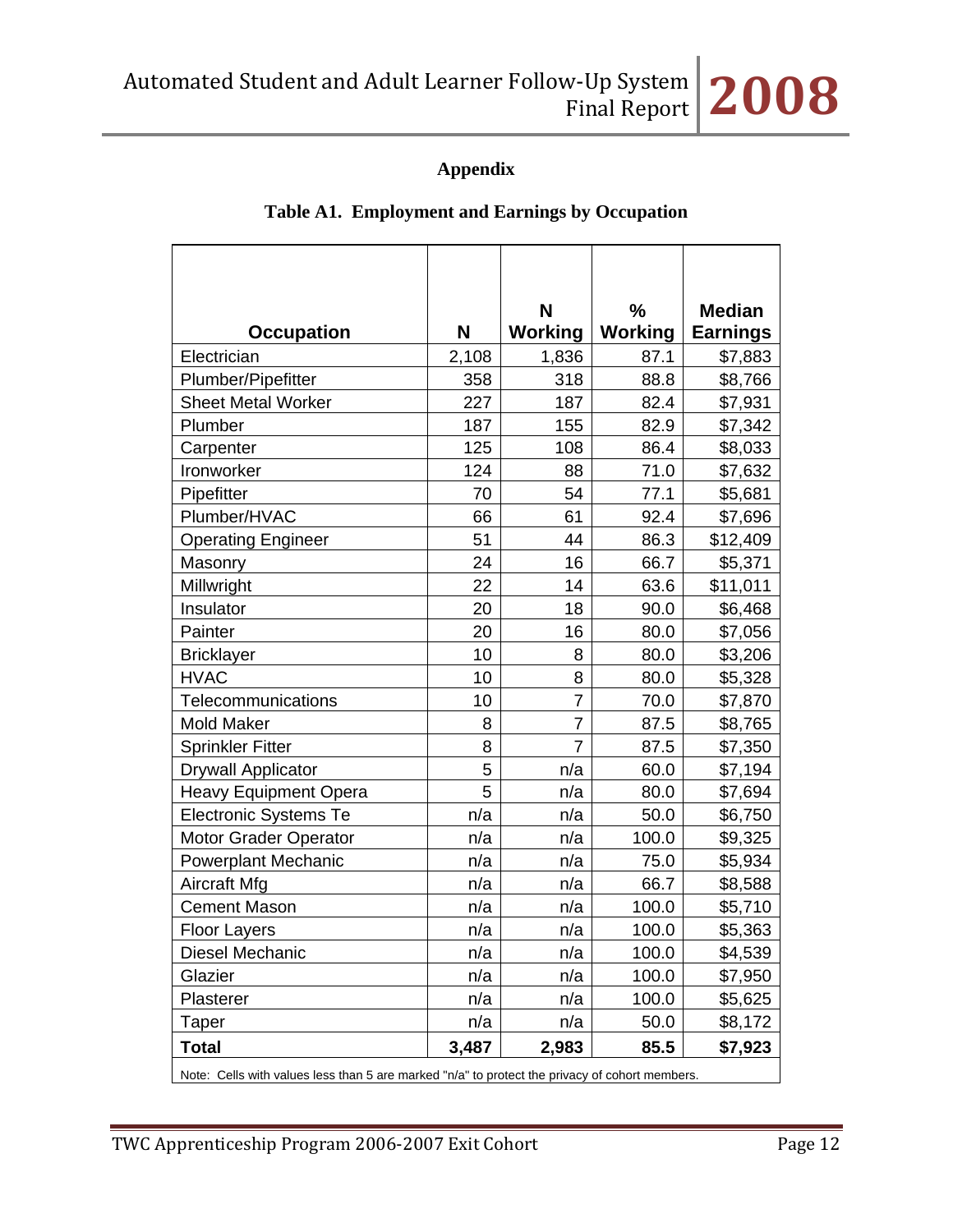| <b>Sponsor</b>                                   | N   | N<br>Working | $\frac{9}{6}$<br>Working | <b>Median</b><br><b>Earnings</b> |
|--------------------------------------------------|-----|--------------|--------------------------|----------------------------------|
| Cen-Tex Independent Electrical                   | 226 | 183          | 81.0                     | \$8,402                          |
| <b>Independent Electrical Contractors-Dallas</b> | 226 | 191          | 84.5                     | \$8,827                          |
| Associated Independent Electrical Contractors    | 212 | 190          | 89.6                     | \$8,294                          |
| Associated Builders & Contractors, Inc-So TX     |     |              |                          |                                  |
| Chap                                             | 164 | 144          | 87.8                     | \$7,339                          |
| <b>Texas Gulf Coast JATC</b>                     | 161 | 138          | 85.7                     | \$7,327                          |
| Northside ISD                                    | 150 | 140          | 93.3                     | \$8,890                          |
| Independent Electrical Contractors, Inc.         | 148 | 133          | 89.9                     | \$6,944                          |
| <b>Beaumont Electrical JATC</b>                  | 139 | 122          | 87.8                     | \$8,408                          |
| <b>Austin Electrical JATC</b>                    | 133 | 123          | 92.5                     | \$8,898                          |
| San Antonio Plumbers & Pipefitters               | 132 | 128          | 97.0                     | \$8,800                          |
| <b>Austin Plumbers &amp; Pipefitters JATC</b>    | 125 | 115          | 92.0                     | \$10,041                         |
| <b>El Paso Electrical JATC</b>                   | 110 | 81           | 73.6                     | \$5,226                          |
| <b>Associated General Contractors</b>            | 88  | 75           | 85.2                     | \$7,019                          |
| <b>Associated General Contractors-EP</b>         | 77  | 64           | 83.1                     | \$6,947                          |
| Rio Grande Valley IEC, Inc                       | 74  | 64           | 86.5                     | \$5,112                          |
| North Texas Carpenters & Millwrights JATC        | 70  | 52           | 74.3                     | \$8,254                          |
| <b>West Texas JATC</b>                           | 65  | 58           | 89.2                     | \$7,729                          |
| <b>Beaumont Pipefitters JATC</b>                 | 59  | 46           | 78.0                     | \$7,000                          |
| Ft Worth Plumbers & Pipefitters JATC             | 56  | 51           | 91.1                     | \$9,589                          |
| Texas Iron Workers-Local #263                    | 54  | 35           | 64.8                     | \$8,652                          |
| <b>Austin Sheet Metal JATC</b>                   | 53  | 45           | 84.9                     | \$8,306                          |
| Texas Panhandle Chapter IEC                      | 51  | 48           | 94.1                     | \$8,237                          |
| Sheet Metal Workers Local #67 JATC               | 49  | 45           | 91.8                     | \$7,915                          |
| <b>Independent Electrical Contractors</b>        | 48  | 38           | 79.2                     | \$6,664                          |
| South Texas Ironworkers JATC                     | 47  | 38           | 80.9                     | \$5,912                          |
| Lubbock Chap IEC, Inc                            | 46  | 42           | 91.3                     | \$5,989                          |
| Rio Grande Valley Indep Plumbers Alliance        | 43  | 32           | 74.4                     | \$4,549                          |
| <b>Wichita Falls Electrical JATC</b>             | 43  | 41           | 95.3                     | \$6,761                          |
| UA Local 823 Plumbers & Pipefitters              | 38  | 30           | 78.9                     | \$4,800                          |
| D/FW Sheet Metal Workers Local #068              | 37  | 31           | 83.8                     | \$8,999                          |
| <b>Britt Rice Electric</b>                       | 35  | 33           | 94.3                     | \$7,125                          |
| <b>Texas Panhandle Chapter APHCC</b>             | 33  | 29           | 87.9                     | \$6,599                          |
| Dallas Joint Plumber & Pipefitters               | 32  | 21           | 65.6                     | \$7,659                          |
| Hoisting & Portable Engineers JATC               | 27  | 22           | 81.5                     | \$11,373                         |
| <b>Waco Electricians JAC</b>                     | 26  | 24           | 92.3                     | \$8,220                          |
| Amarillo Plumbers JATC of Local 196              | 25  | 19           | 76.0                     | \$5,252                          |

# **Table A2. Employment and Earnings by Sponsor**

TWC Apprenticeship Program 2006-2007 Exit Cohort Page 13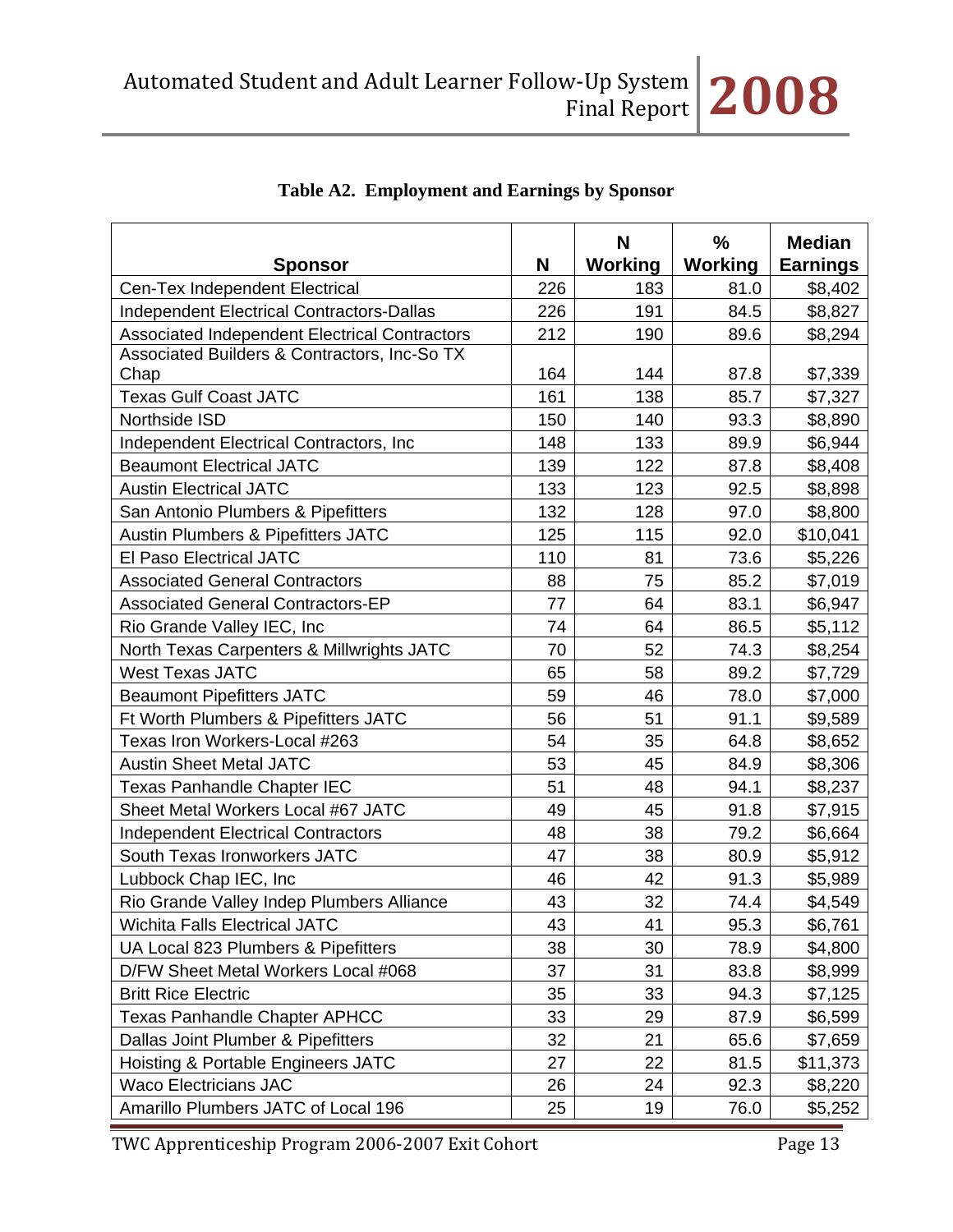Automated Student and Adult Learner Follow‐Up System Final Report **2008**

| <b>Sponsor</b>                                          | N              | N<br><b>Working</b> | %<br><b>Working</b> | <b>Median</b><br><b>Earnings</b> |
|---------------------------------------------------------|----------------|---------------------|---------------------|----------------------------------|
| International Union of Operating Engineers #178         | 24             | 22                  | 91.7                | \$12,423                         |
| Sabine Area Sheetmetal JATC                             | 22             | 15                  | 68.2                | \$8,130                          |
| Specialty Contractors Industry Assn.                    | 22             | 21                  | 95.5                | \$7,901                          |
| <b>Mark Miles Assn</b>                                  | 20             | 17                  | 85.0                | \$5,156                          |
| San Antonio Sheet Metal                                 | 20             | 17                  | 85.0                | \$7,701                          |
| <b>Carpenters JATC</b>                                  | 19             | 18                  | 94.7                | \$6,991                          |
| IEC of East Texas, Inc                                  | 19             | 17                  | 89.5                | \$7,677                          |
| Lubbock Area Plumbers JATC LU 629                       | 19             | 18                  | 94.7                | \$6,470                          |
| Asbestos JATC                                           | 16             | 14                  | 87.5                | \$6,468                          |
| <b>IEC of Texoma</b>                                    | 16             | 15                  | 93.8                | \$6,590                          |
| <b>Titus Electric</b>                                   | 16             | 12                  | 75.0                | \$10,178                         |
| Waco Plumbers & Pipefitters JAC                         | 16             | 15                  | 93.8                | \$8,690                          |
| Wichita Falls Plumbers Pipefitters JATC                 | 15             | 11                  | 73.3                | \$8,520                          |
| DFW Local 53 Painters JATC                              | 13             | 10                  | 76.9                | \$7,034                          |
| <b>Pipefitters JATC</b>                                 | 11             | 8                   | 72.7                | \$4,387                          |
| <b>Plumbers &amp; Pipefitters JATC</b>                  | 10             | 4                   | 40.0                | \$8,620                          |
| <b>REC Industries, Inc.</b>                             | 10             | 9                   | 90.0                | \$7,592                          |
| <b>South Texas Electrical JATC</b>                      | 10             | 7                   | 70.0                | \$7,870                          |
| Rio Grande Valley-Laredo Joint Apprenticeship<br>Trng C | 9              | 6                   | 66.7                | \$5,177                          |
| El Paso/Southern New Mexico Sheet Metal JATC            | 8              | n/a                 | 12.5                | \$1,769                          |
| Texas Iron Workers Appr & Training                      | $\overline{7}$ | n/a                 | 57.1                | \$10,705                         |
| <b>Bricklayers &amp; Allied Crafts JATC</b>             | 6              | 5                   | 83.3                | \$2,961                          |
| <b>Ironworkers JATC</b>                                 | 6              | n/a                 | 66.7                | \$10,257                         |
| New Mexico & West TX Sheet Metal Workers<br><b>JATC</b> | 5              | 5                   | 100.0               | \$5,815                          |
| Wichita Falls Sheet Metal Workers JATC                  | 5              | n/a                 | 80.0                | \$7,039                          |
| East Texas JATC                                         | n/a            | n/a                 | 50.0                | \$12,410                         |
| Heat & Frost Insulators Local 21 JATC                   | n/a            | n/a                 | 100.0               | \$6,617                          |
| <b>Kelly Aviation Center</b>                            | n/a            | n/a                 | 75.0                | \$5,934                          |
| <b>Quest Contracting</b>                                | n/a            | n/a                 | 100.0               | \$9,325                          |
| Sound & Signal Systems of Texas                         | n/a            | n/a                 | 50.0                | \$6,750                          |
| <b>Engineered Plastic Components (EPC)</b>              | n/a            | n/a                 | 66.7                | \$11,656                         |
| Intertech Flooring                                      | n/a            | n/a                 | 100.0               | \$5,363                          |
| Millennium Plastics Technologies                        | n/a            | n/a                 | 100.0               | \$8,738                          |
| Mooney Airplane Company                                 | n/a            | n/a                 | 66.7                | \$8,588                          |
| <b>Tierra Firme Construction</b>                        | n/a            | n/a                 | 100.0               | \$5,848                          |
| <b>Tom Growney Equipment</b>                            | n/a            | n/a                 | 100.0               | \$4,539                          |
| Abilene Plumbers & Pipefitters JATC                     | n/a            | n/a                 | 100.0               | \$2,914                          |
| M & Q Plastics                                          | n/a            | n/a                 | 100.0               | \$7,548                          |

TWC Apprenticeship Program 2006-2007 Exit Cohort Page 14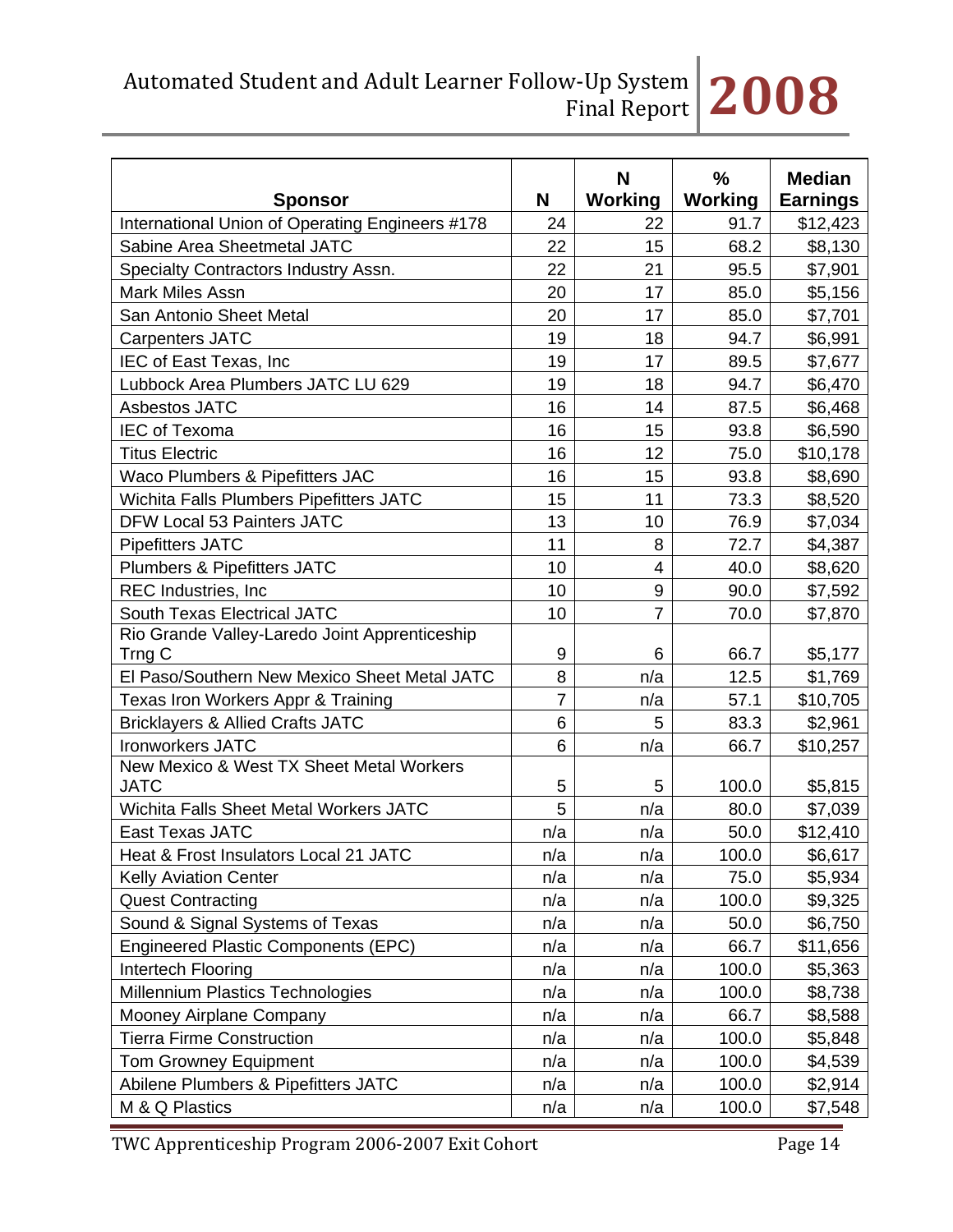Automated Student and Adult Learner Follow‐Up System Final Report **2008**

| <b>Sponsor</b>                                                                                 | N     | N<br>Working | $\%$<br>Working | <b>Median</b><br><b>Earnings</b> |
|------------------------------------------------------------------------------------------------|-------|--------------|-----------------|----------------------------------|
| <b>Plainfield Stamping</b>                                                                     | n/a   | n/a          | 100.0           | \$11,206                         |
| V & R Drywall                                                                                  | n/a   | n/a          | n/a             | n/a                              |
| <b>Vertex Contractors</b>                                                                      | n/a   | n/a          | 100.0           | \$10,721                         |
| <b>Total</b>                                                                                   | 3,487 | 2,983        | 85.5            | \$7,923                          |
| Note: Cells with values less than 5 are marked "n/a" to protect the privacy of cohort members. |       |              |                 |                                  |